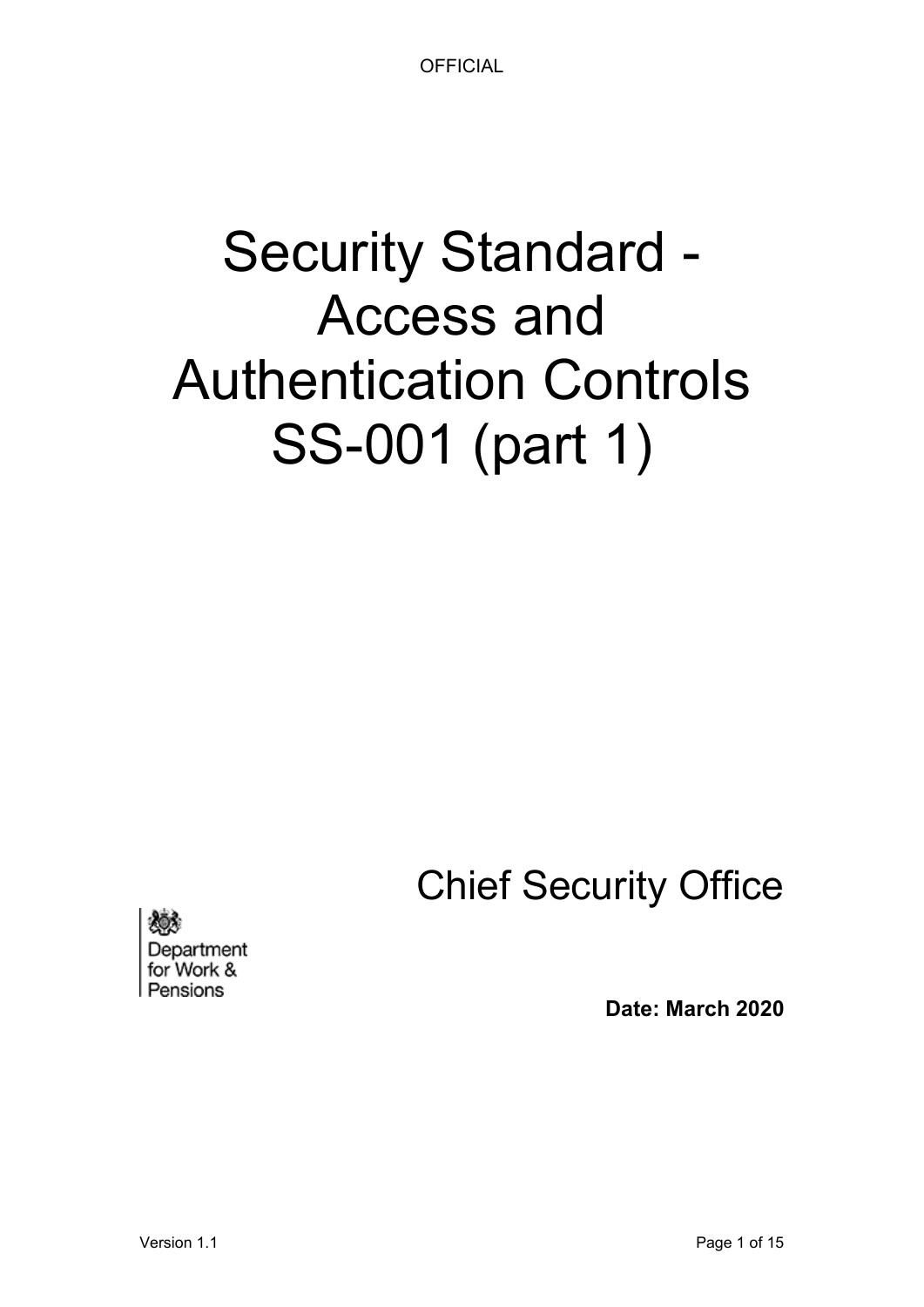#### <span id="page-1-0"></span>**1. Revision History**

| <b>Issue</b><br><b>Status</b> | <b>Author</b> | <b>Description</b>                                                          | <b>Date</b> |
|-------------------------------|---------------|-----------------------------------------------------------------------------|-------------|
| 0.1                           |               | <b>First Draft</b>                                                          | 24/01/2017  |
| 0.2                           |               | Updated with comments and new<br>template                                   | 05/05/2017  |
| 0.3                           |               | Further updates following review<br>comments                                | 22/06/2017  |
| 0.4                           |               | Amalgamation of several separate<br>standards following review<br>comments. | 03/07/2017  |
| 1.0                           |               | First published version                                                     | 18/09/2017  |
| 1.1                           |               | Version for external publication                                            | 30/03/2020  |

#### **2. Distribution**

| <b>Version</b> | Role/Area | <b>Role</b> | <b>Date</b> |
|----------------|-----------|-------------|-------------|
|                |           |             |             |
|                |           |             |             |
|                |           |             |             |
|                |           |             |             |

#### <span id="page-1-1"></span>**3. Approval History**

| <b>Issue</b><br><b>Status</b> | <b>Approver</b> | <b>Role</b>                   | <b>Date</b> |
|-------------------------------|-----------------|-------------------------------|-------------|
| $\mathbf 1$                   |                 | <b>Chief Security Officer</b> | 30/03/2020  |
|                               |                 |                               |             |

**This document will be reviewed for continued completeness, relevancy and accuracy within 1 year of being granted "final" status, and at yearly intervals thereafter.**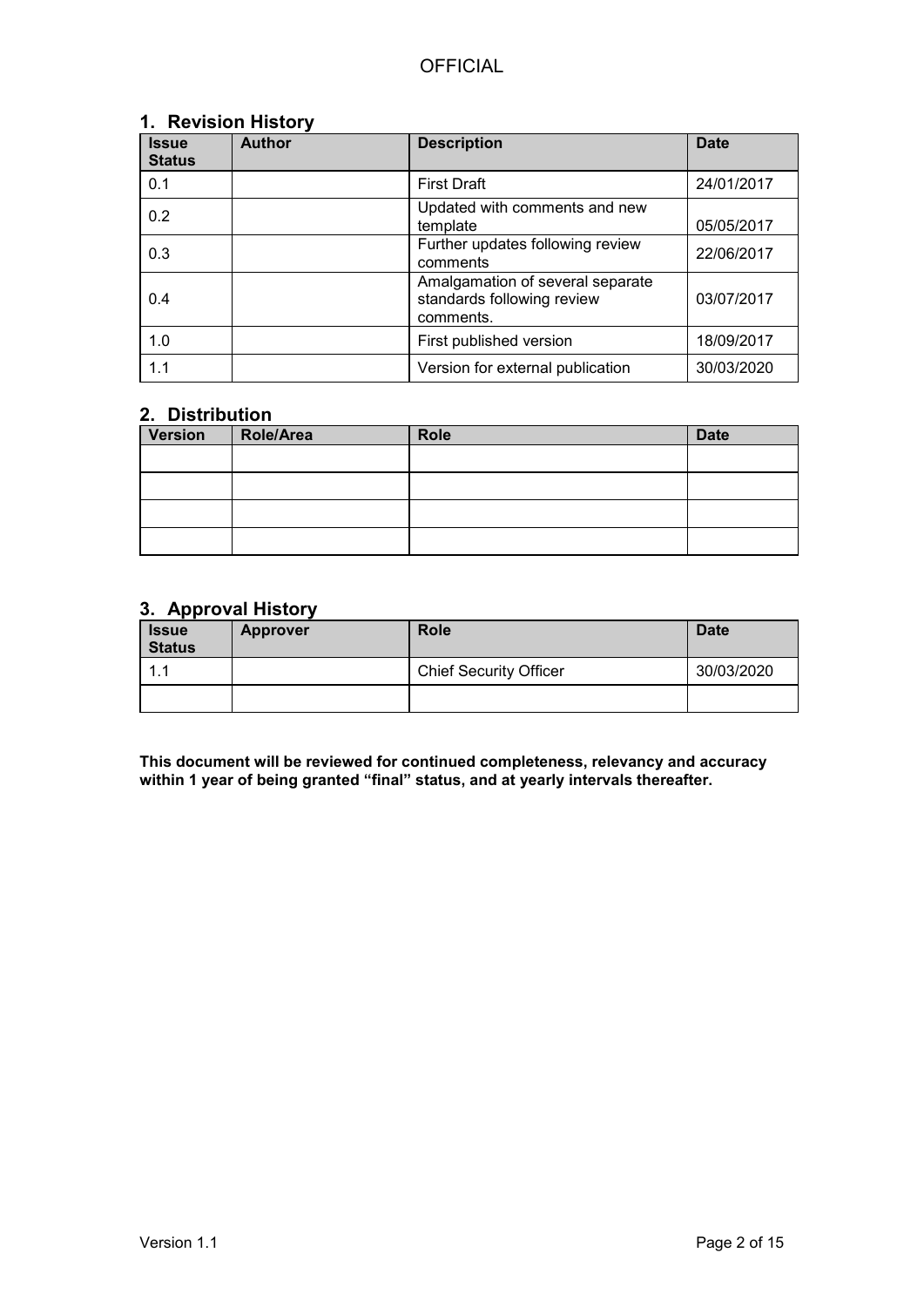# **Contents**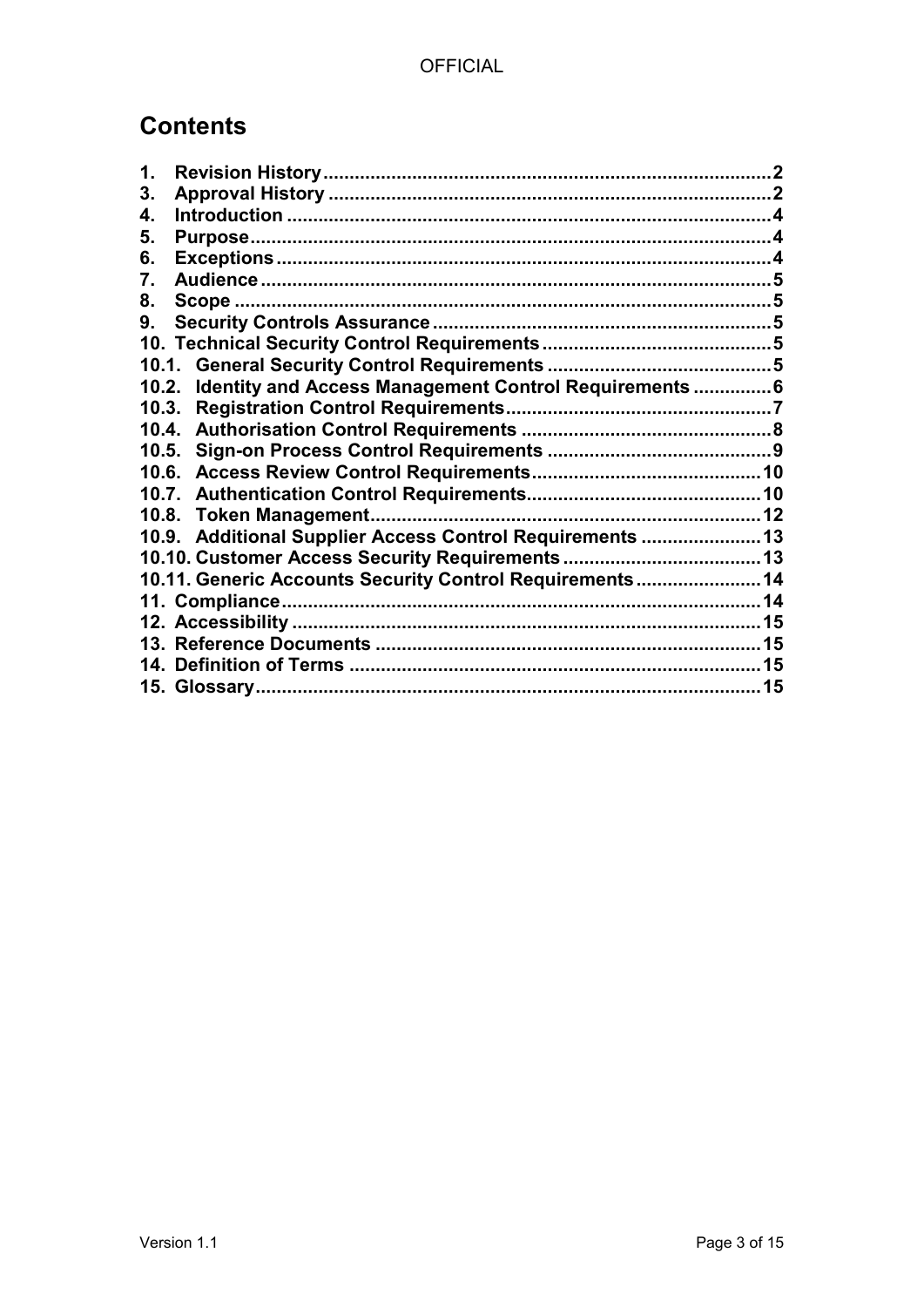## <span id="page-3-0"></span>**4. Introduction**

4.1.This Access and Authentication Control Standards document provides the list of controls that are required for business applications, information systems, networks and computing devices.

This list of requirements ensures a baseline level of security that is approved and accepted by the Authority to afford the necessary level of protection to its systems and data.

Furthermore, the security controls presented in this standard are taken from examples of international best practice for information security and have been tailored for the Authority's suitability. This document should be read in conjunction with the Authority's **User Access Control Policy**.

## <span id="page-3-1"></span>**5. Purpose**

- 5.1.The purpose of this document is to enable Suppliers to work to a defined set of security requirements which enable solutions to be developed, deployed and managed to the Authority's security standards, which are based upon international best practice for information security.
- 5.2.Secondly, this standard provides a means to conduct compliance based technical security audits.

#### <span id="page-3-2"></span>**6. Exceptions**

In this document the term **MUST** in upper case is used to indicate an absolute requirement. Failure to meet these requirements will require a formal exemption.

- 6.1.Any exceptions to the application of this standard or where controls cannot be adhered to **MUST** be presented to the Authority where appropriate. This **MUST** be carried out prior to deployment and managed through the design caveats or exception process.
- 6.2.Such exception requests may invoke the Risk Management process in order to clarify the potential impact of any deviation to the configuration detailed in this standard.
- 6.3.Exceptions to this standard **MUST** be maintained on a risk register for accountability, traceability and security governance reporting to the Authority.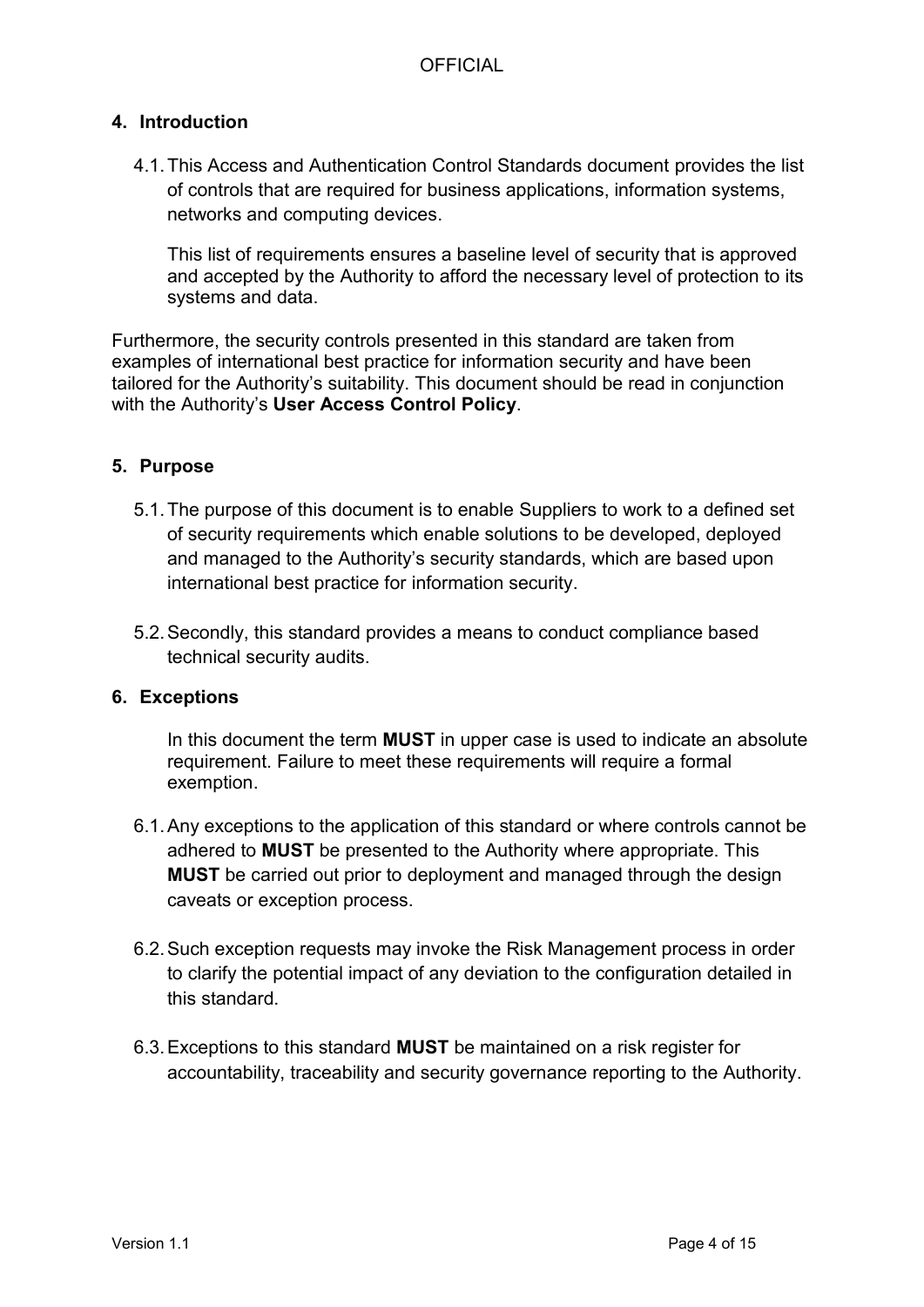## <span id="page-4-0"></span>**7. Audience**

7.1.This standard is intended for (but not limited to) Suppliers, security controls testing consultants, solution, domain and security architects and system designers as well as engineers and/or system administrators who are provisioning servers for departmental use.

## <span id="page-4-1"></span>**8. Scope**

- 8.1.This standard is to cover systems handling data within the OFFICIAL tier of the Government Security Classification Policy (GSCP). All of the Supplier's ICT systems, applications, or service implementations falling within this category will be subject to the requirements specified within this security standard. The requirements will be applied to new and existing installations.
- 8.2.The security control requirements laid out in this standard are product agnostic and applicable for all ICT systems, applications, or service implementations that are provisioned for Authority use.
- 8.3.Additional controls may be applicable based upon the Security Classification of the information being processed by the Supplier's ICT systems, applications, or service implementations.
- 8.4.In the event of uncertainty on the controls laid out in this standard please contact the Authority for guidance and support on items which require clarification.

## <span id="page-4-2"></span>**9. Security Controls Assurance**

9.1.Controls presented in this standard or referred to via this standard may be subjected to a formalised IT Health Check or Penetration Test to provide evidence of adequacy and effectiveness.

## <span id="page-4-4"></span><span id="page-4-3"></span>**10.Technical Security Control Requirements**

#### **10.1. General Security Control Requirements**

| <b>Reference</b> | <b>General Security Control Requirement</b>                             |
|------------------|-------------------------------------------------------------------------|
| 10.1.1           | Controls MUST be implemented to restrict access to business             |
|                  | applications, information systems, network services, and computing      |
|                  | devices, and the information stored on and processed by them.           |
| 10.1.2           | The Authority and its Suppliers MUST implement appropriate              |
|                  | identification and authentication controls to manage the risk of        |
|                  | unauthorised access, and to ensure the correct management of user       |
|                  | accounts and enable auditing.                                           |
| 10.1.3           | All individual Supplier information systems, applications, services and |
|                  | networks MUST be equipped with and maintain a System Access             |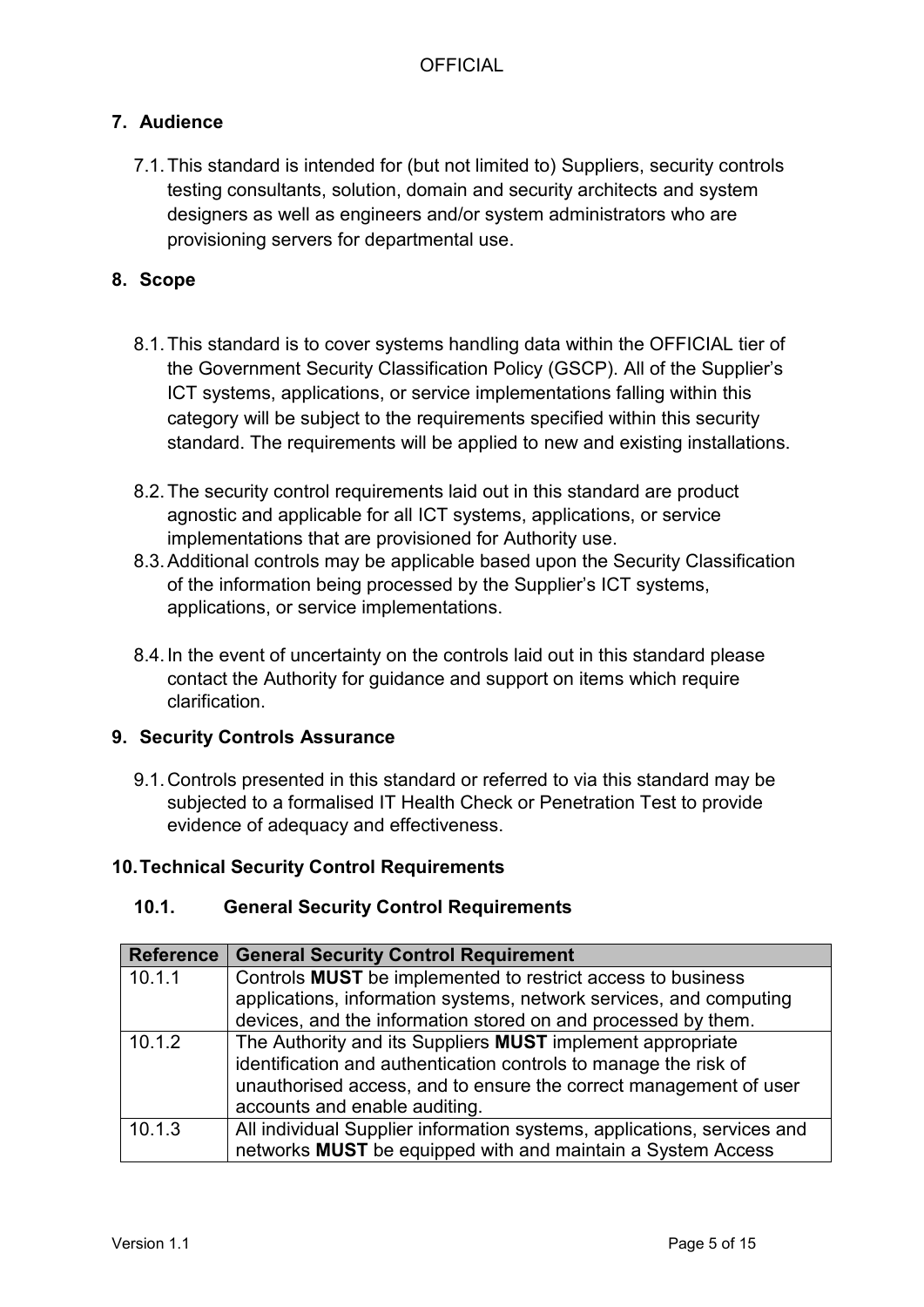| <b>Reference</b> | <b>General Security Control Requirement</b>                                                                                                                                                                                                                                                                                                                                                                                                                                                                                                                                |
|------------------|----------------------------------------------------------------------------------------------------------------------------------------------------------------------------------------------------------------------------------------------------------------------------------------------------------------------------------------------------------------------------------------------------------------------------------------------------------------------------------------------------------------------------------------------------------------------------|
|                  | Control Policy which <b>MUST</b> be approved by the appropriate                                                                                                                                                                                                                                                                                                                                                                                                                                                                                                            |
|                  | <b>Information Asset Owners.</b>                                                                                                                                                                                                                                                                                                                                                                                                                                                                                                                                           |
| 10.1.4           | The System Access Control Policy MUST provide the information that<br>those involved in designing, developing, operating and using the<br>system, application or service will need, in order to ensure that:<br>a) the system, application or service is developed with the<br>appropriate security mechanisms in place;<br>b) That procedures can be developed to support the operation of<br>the system, application or service in accordance with the<br>appropriate security policies and standards.                                                                   |
| 10.1.5           | System Access Control Policies MUST be supported by documented<br>procedures, which take account of:<br>a) The Authority's Security Standards, information security<br>classifications, agreements with application owners,<br>requirements set by the owner of systems and legal, regulatory<br>and contractual obligations;<br>b) The need to enforce individual accountability, apply additional<br>control for users with special access privileges, (See also SS-<br>001 pt2 Privileged User Access Control Security Standard), and<br>provide segregation of duties. |

<span id="page-5-0"></span>

| 10.2. |  |  | <b>Identity and Access Management Control Requirements</b> |
|-------|--|--|------------------------------------------------------------|
|       |  |  |                                                            |

| <b>Reference</b> | <b>Identity and Access Management Control Requirements</b>                                                                                                                                                                                                                                                                                                                                                                                                                  |
|------------------|-----------------------------------------------------------------------------------------------------------------------------------------------------------------------------------------------------------------------------------------------------------------------------------------------------------------------------------------------------------------------------------------------------------------------------------------------------------------------------|
| 10.2.1           | Identity and access management arrangements MUST:<br>a) include a method for validating user identities prior to enabling user<br>accounts                                                                                                                                                                                                                                                                                                                                  |
|                  | b) keep the number of sign-ons required by users to a minimum.                                                                                                                                                                                                                                                                                                                                                                                                              |
| 10.2.2           | Identity and access management arrangements MUST provide a<br>consistent set of methods for:<br>a) identifying users using unique User IDs<br>b) authenticating users using passwords, tokens (smartcards) etc. or                                                                                                                                                                                                                                                          |
|                  | biometrics)<br>$ci$ identifying equipment (e.g., by using MAC-based authentication)<br>d) the user sign-on process<br>e) authorising user access privileges<br>f) administering user access privileges.                                                                                                                                                                                                                                                                     |
| 10.2.3           | If possible, identity and access management arrangements MUST be<br>developed to improve the integrity of user information by:<br>a) making this information readily available for users to validate<br>b) allowing users to correct their own user information (e.g., by<br>providing users with a self-service application)<br>o maintaining a limited number of identity stores (i.e., the location<br>where User ID and authentication information is stored, such as a |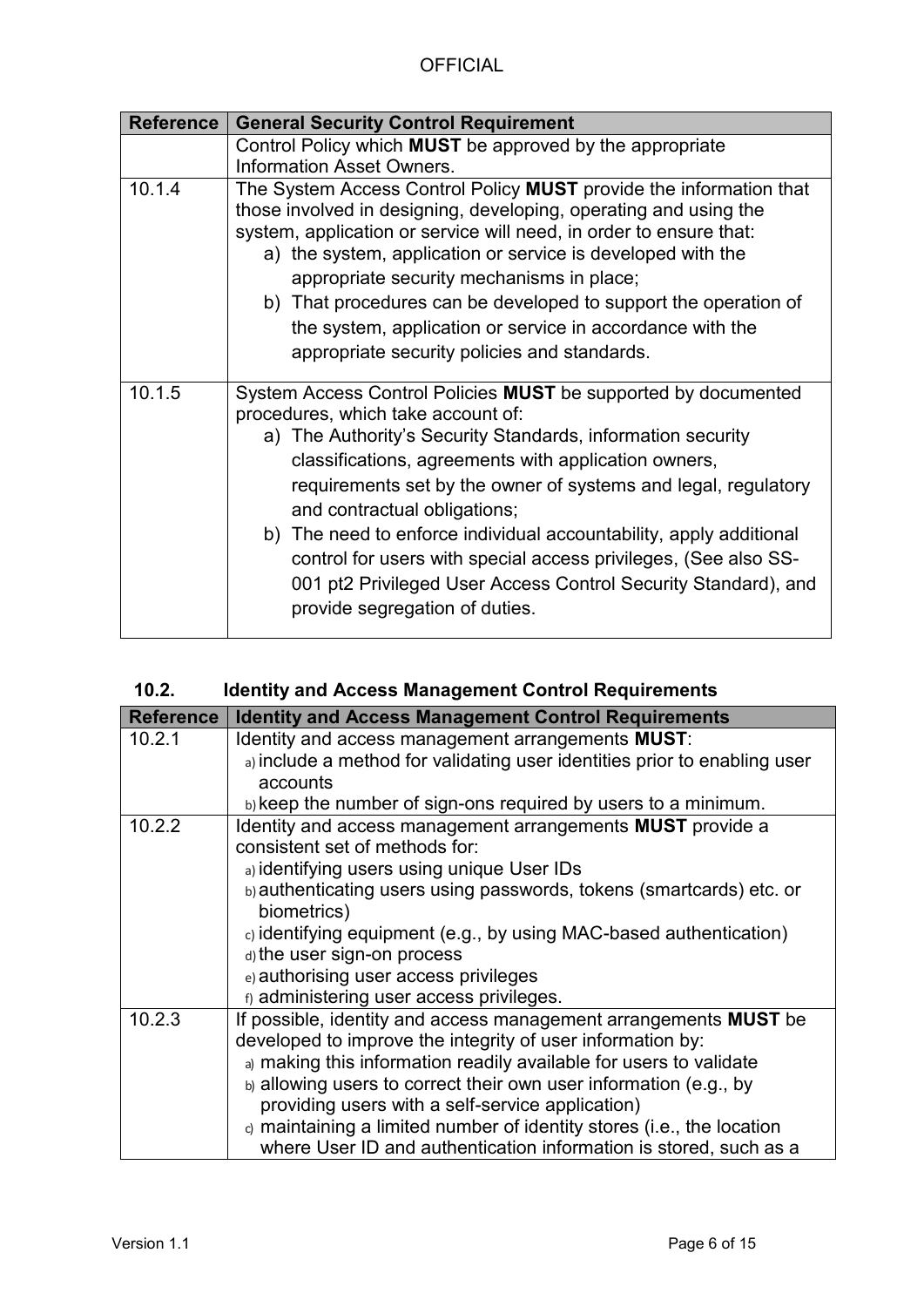| <b>Reference</b> | <b>Identity and Access Management Control Requirements</b>               |
|------------------|--------------------------------------------------------------------------|
|                  | Lightweight Directory Access Protocol (LDAP) directory service,          |
|                  | Microsoft Active Directory, or another commercial IAM product)           |
|                  | d) using an automated provisioning system (whereby user accounts         |
|                  | are created for all target systems, following the creation of an initial |
|                  | entry for a user in a central IAM application)                           |
|                  | using a centralised change management system.                            |

# <span id="page-6-0"></span>**10.3. Registration Control Requirements**

| <b>Reference</b> | <b>Registration Control Requirements</b>                                                                                                                                                                                                                                                                                                                                                      |
|------------------|-----------------------------------------------------------------------------------------------------------------------------------------------------------------------------------------------------------------------------------------------------------------------------------------------------------------------------------------------------------------------------------------------|
| 10.3.1           | Procedures to register and authorise access to an Authority information<br>system, application or service MUST be defined and documented in the<br>System Access Control Policy.                                                                                                                                                                                                              |
| 10.3.2           | The access management functionality MUST provide authorised<br>administrators with the ability to create, amend, delete and suspend<br>User accounts.                                                                                                                                                                                                                                         |
| 10.3.3           | Access management functionality MUST also provide the ability to<br>define the access privileges for the User. See also SS-001 pt2<br>Privileged User Access Control Security Standard.                                                                                                                                                                                                       |
| 10.3.4           | Access to an Authority information system, application or service MUST<br>not be granted until the authorisation procedures have been completed.                                                                                                                                                                                                                                              |
| 10.3.5           | Administrators will, under management direction, set up and maintain<br>control of authorised User accounts and be able to view User account<br>privileges and identifiers on request. Documented instructions MUST<br>be provided for Administrators, which detail the procedures that they<br><b>MUST</b> follow.                                                                           |
| 10.3.6           | Administrators <b>MUST</b> risk assess whether a two-man rule should be<br>applied for initial enrolment to an authentication system and other<br>precautions applied in accordance with local procedures.                                                                                                                                                                                    |
| 10.3.7           | A formal record MUST be created, maintained, and be available for<br>examination, of all Users registered to use an Authority information<br>system, application or service.                                                                                                                                                                                                                  |
| 10.3.8           | Where the records are maintained within an Information system,<br>application or service, facilities MUST be available to provide reports to<br>management giving details of registered Users and their Access Rights.                                                                                                                                                                        |
| 10.3.9           | A formal record <b>MUST</b> be maintained and be available for examination,<br>of all User access privileges awarded, changed or revoked on an<br>Authority information system, application or service. See also SS-001<br>pt2 Privileged User Access Control Security Standard.                                                                                                              |
| 10.3.10          | Records MUST be maintained of the service accounts and their<br>privileges where:<br>a) special accounts have to be created to allow applications to run;<br>b) access to one system, application or service through the use of<br>service accounts entitles access to additional system, application or<br>service. See also SS-001 pt2 Privileged User Access Control Security<br>Standard. |
| 10.3.11          | The records of these service accounts may be maintained automatically<br>by the administration functions of the system, application or service or                                                                                                                                                                                                                                             |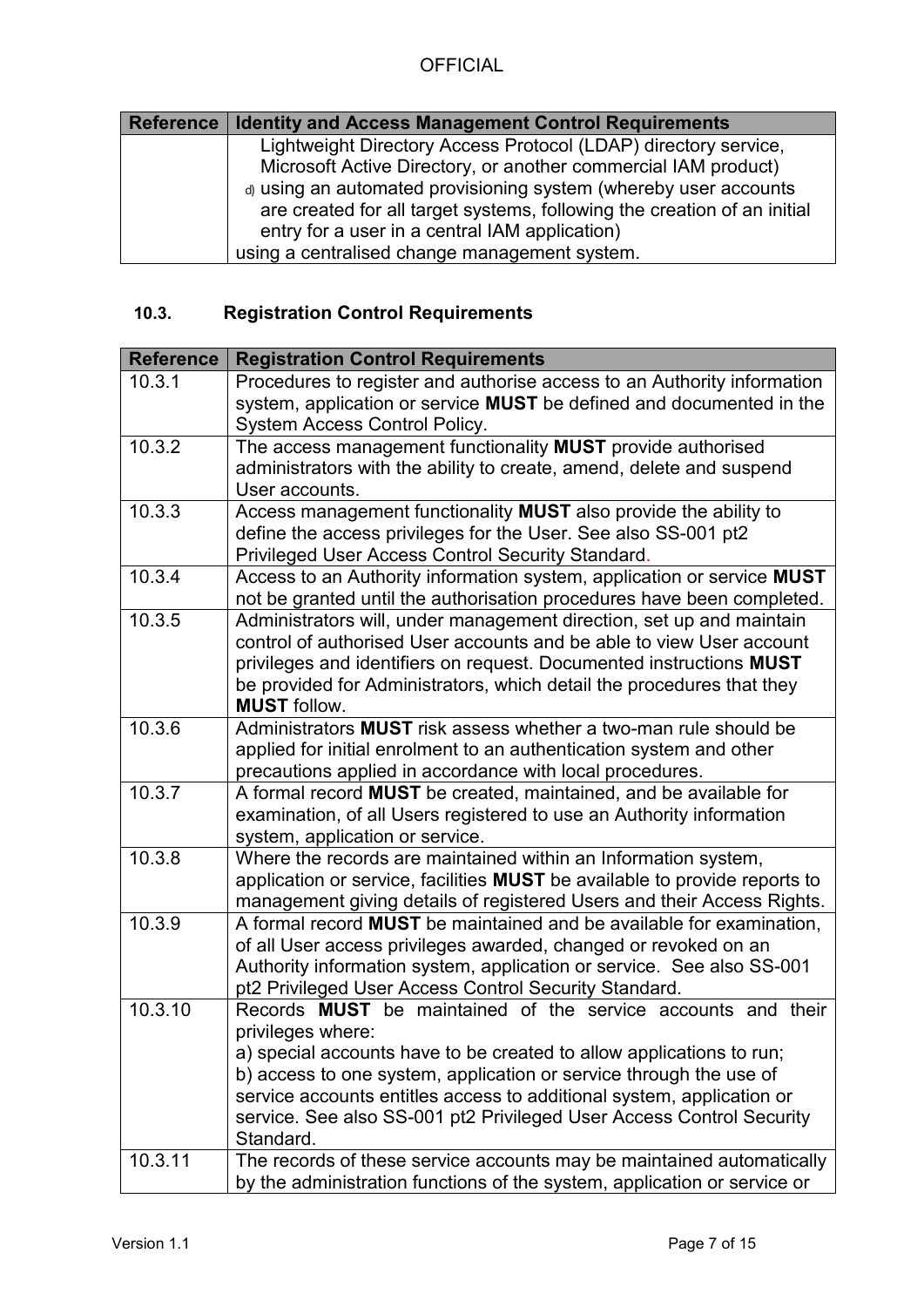| Reference | <b>Registration Control Requirements</b>                                                                                                                                                                                          |  |
|-----------|-----------------------------------------------------------------------------------------------------------------------------------------------------------------------------------------------------------------------------------|--|
|           | manually. Where the records are maintained within an Information                                                                                                                                                                  |  |
|           | system, application or service, facilities <b>MUST</b> be available to provide<br>reports to management giving details of Users, including service Users,<br>registered, their access privileges, (See also SS-001 pt2 Privileged |  |
|           | User Access Control Security Standard) and changes made.                                                                                                                                                                          |  |
| 10.3.12   | All access requests <b>MUST</b> be retained by the service, for a period 18                                                                                                                                                       |  |
|           | months after access is withdrawn.                                                                                                                                                                                                 |  |
| 10.3.13   | All user access to Systems of Application MUST be recorded and<br>records retained for 6 months.                                                                                                                                  |  |

# <span id="page-7-0"></span>**10.4. Authorisation Control Requirements**

| <b>Reference</b> | <b>Authorisation Control Requirements</b>                                                                                                                                                                                                                                                                                                                                                                                                                                                                                                                                                                                                                                                                                                                              |
|------------------|------------------------------------------------------------------------------------------------------------------------------------------------------------------------------------------------------------------------------------------------------------------------------------------------------------------------------------------------------------------------------------------------------------------------------------------------------------------------------------------------------------------------------------------------------------------------------------------------------------------------------------------------------------------------------------------------------------------------------------------------------------------------|
| 10.4.1           | Access to the Authority's information systems, applications or services<br><b>MUST</b> not be authorised until all employment and Basic Personal<br>Security Standard checks have been completed.                                                                                                                                                                                                                                                                                                                                                                                                                                                                                                                                                                      |
| 10.4.2           | The Authority MUST approve requests for access to the Authority's                                                                                                                                                                                                                                                                                                                                                                                                                                                                                                                                                                                                                                                                                                      |
|                  | network, information systems, applications or services, before access is<br>granted.                                                                                                                                                                                                                                                                                                                                                                                                                                                                                                                                                                                                                                                                                   |
| 10.4.3           | The Supplier MUST ensure that the user is suitably trained to perform                                                                                                                                                                                                                                                                                                                                                                                                                                                                                                                                                                                                                                                                                                  |
|                  | the duties associated with the access being requested.                                                                                                                                                                                                                                                                                                                                                                                                                                                                                                                                                                                                                                                                                                                 |
| 10.4.4           | Supplier information systems, applications or services MUST provide<br>facilities to manage Users 'profiles and access privileges based on their<br>role. See also SS-001 pt2 Privileged User Access Control Security<br>Standard.                                                                                                                                                                                                                                                                                                                                                                                                                                                                                                                                     |
| 10.4.5           | The User Profiles MUST provide the level and detail of information<br>necessary to implement the System Access Control Policy for the<br>system, application or service to ensure that the User will only be<br>granted access to those functions for which approval has been<br>authorised.                                                                                                                                                                                                                                                                                                                                                                                                                                                                           |
| 10.4.6           | The following details MUST to be recorded within User Profiles:<br>a) primary/unique USER-ID;<br>b) full name;<br>c) other USER-ID(s) if needed to access local and/or remote resources;<br>d) address(es);<br>e) User status (new, suspended, terminated, re-certification required,<br>on-leave, etc.);<br>f) key dates (e.g. User account start, termination, last-changed, re-<br>activation);<br>g) group, job or other role/responsibility codes that grant indirect<br>resource access authorisations;<br>h) all authorised Access Rights;<br>i) any encryption key data, protected encryption servers, credential<br>holders, etc. (if used);<br>j) method(s) of authentication (password, biometric or other credential<br>types and authentication details). |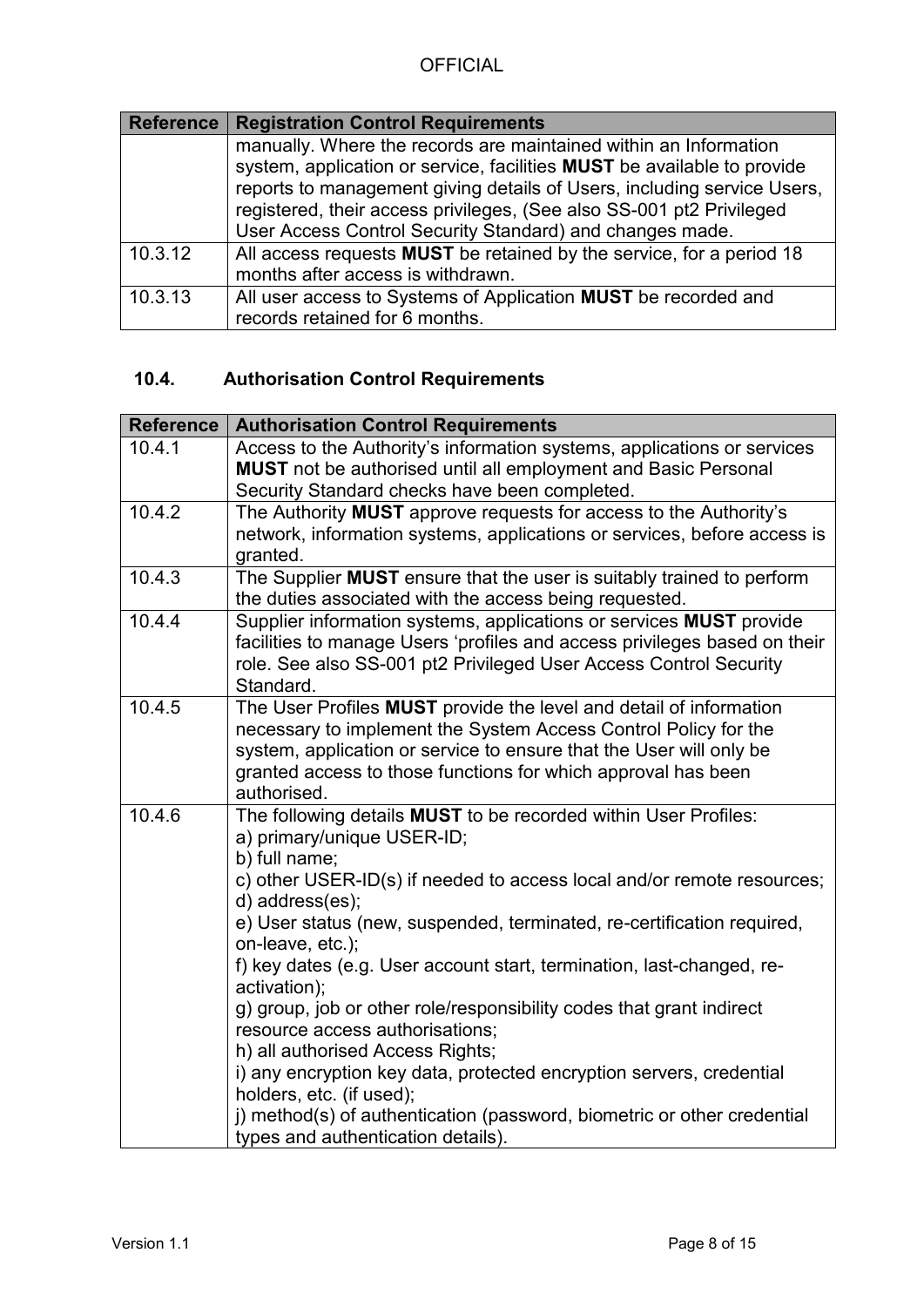|         | Reference   Authorisation Control Requirements                             |  |
|---------|----------------------------------------------------------------------------|--|
| 10.4.7  | Supplier information systems, applications or services <b>MUST</b> provide |  |
|         | facilities to control access to the system, application or service based   |  |
|         | on a User's privileges, as defined by their profile.                       |  |
| 10.4.8  | The system, application or service <b>MUST</b> not perform any actions on  |  |
|         | behalf of a User unless the User has been positively authenticated.        |  |
| 10.4.9  | The system, application or service MUST provide the User with a            |  |
|         | password as one factor of authentication.                                  |  |
| 10.4.10 | The User access MUST be restricted to the minimum necessary to             |  |
|         | satisfy business needs according to their defined profile / role.          |  |

# <span id="page-8-0"></span>**10.5. Sign-on Process Control Requirements**

| <b>Reference</b> | <b>Sign-on Process Control Requirements</b>                                                                                               |
|------------------|-------------------------------------------------------------------------------------------------------------------------------------------|
| 10.5.1           | There MUST be a sign-on process that users need to follow before they                                                                     |
|                  | are provided with access to information systems, which MUST enable                                                                        |
|                  | individual users to be identified (e.g., using unique user IDs).                                                                          |
| 10.5.2           | Sign-on mechanisms MUST be configured so that they:                                                                                       |
|                  | a) validate sign-on information only when it has all been entered;                                                                        |
|                  | b) limit the duration of any one sign-on session;                                                                                         |
|                  | c) are re-enabled automatically after interruption (i.e., the sign-on                                                                     |
|                  | process is required again following a disconnection from the<br>application).                                                             |
| 10.5.3           | Sign-on mechanisms MUST be configured to provide information so<br>that they:                                                             |
|                  | a) display no identifying details until after sign-on is completed<br>successfully;                                                       |
|                  | b) warn that only authorised users are permitted access;                                                                                  |
|                  | c) record all successful and unsuccessful sign-on attempts;                                                                               |
|                  | d) advise users (on successful sign-on) of the date/time of their last                                                                    |
|                  | successful sign-on and all unsuccessful sign-on attempts since their                                                                      |
|                  | most recent successful sign-on.                                                                                                           |
| 10.5.4           | Sign-on mechanisms MUST be configured to protect authentication<br>details against unauthorised disclosure by using:                      |
|                  | a) cryptographic hashing algorithms to conceal clear text passwords<br>and resist brute force attacks                                     |
|                  | b) salting methods to ensure each password hash is unique to resist<br>attacks using rainbow tables.                                      |
| 10.5.5           | Sign-on mechanisms MUST be configured to delete authentication                                                                            |
|                  | details when they are no longer required by the authenticating system,<br>such as immediately following successful authentication.        |
| 10.5.6           | The approval of the Authority MUST be obtained before any important<br>features of the sign-on process are bypassed, disabled or changed. |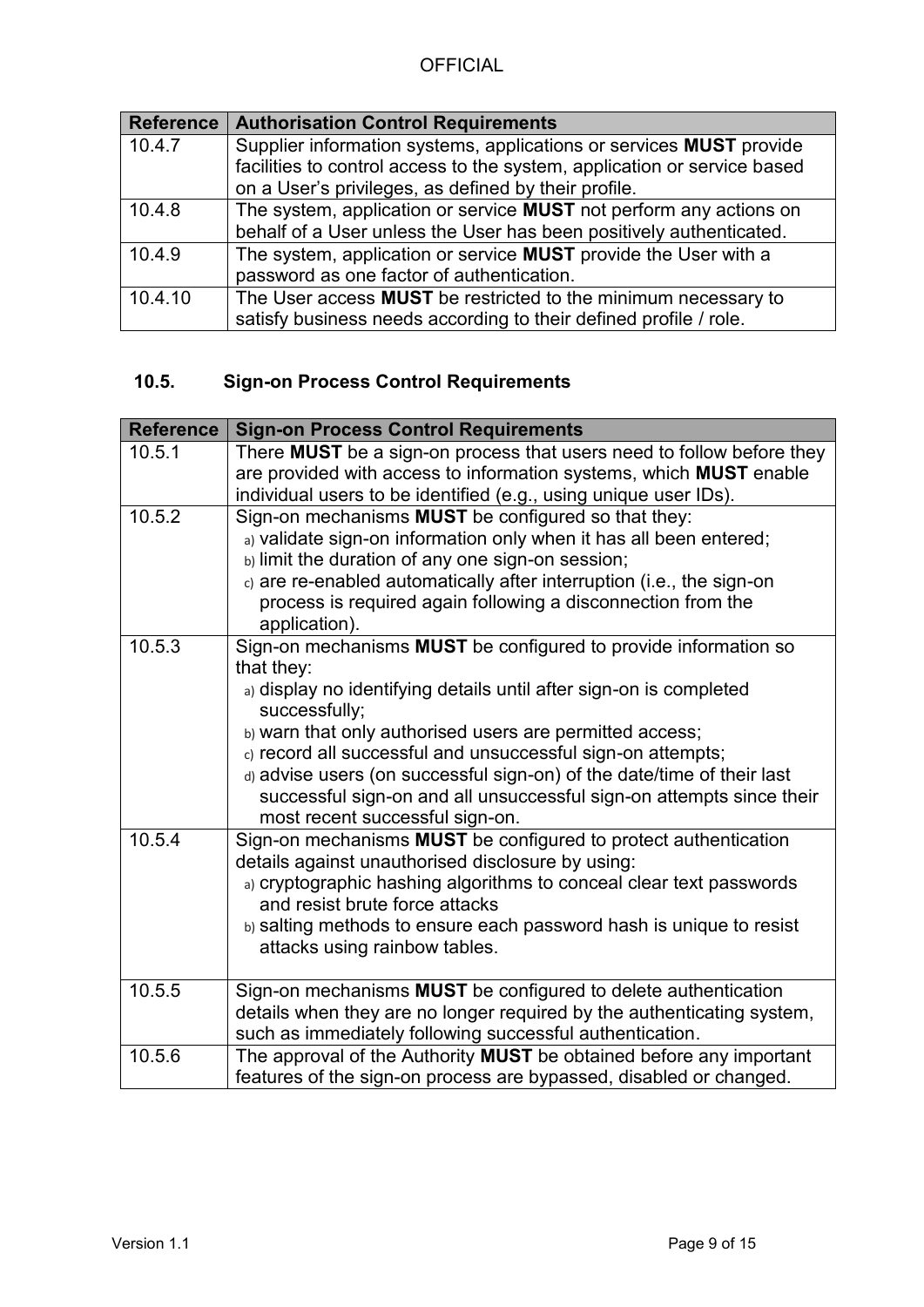**10.6. Access Review Control Requirements**

<span id="page-9-0"></span>

| <b>Reference</b> | <b>Access Review Control Requirements</b>                                   |
|------------------|-----------------------------------------------------------------------------|
| 10.6.1           | Where an individual is leaving, their account <b>MUST</b> be deactivated on |
|                  | the day after their employment or contract ends.                            |
| 10.6.2           | All deactivated accounts MUST be deleted within 12 months of the            |
|                  | account being deactivated.                                                  |
| 10.6.3           | Quarterly reviews MUST be carried out of all leavers, both permanent        |
|                  | and contractors, to confirm accounts have been deactivated.                 |
| 10.6.4           | Quarterly reviews MUST be carried out of all User accounts, looking for     |
|                  | accounts that have been deactivated for more than 12 months. Any            |
|                  | such accounts found MUST be deleted.                                        |
| 10.6.5           | Where a user is absent from work for a period greater than six months       |
|                  | (due to secondment, courses, maternity leave, long term sickness            |
|                  | absence etc.) the account <b>MUST</b> be deactivated.                       |
| 10.6.6           | Quarterly reviews MUST be carried out of all User accounts looking for      |
|                  | accounts that have been dormant for more than 100 days. Where such          |
|                  | accounts are detected the relevant line manager MUST be contacted to        |
|                  | confirm whether the account is still required, and action MUST be taken     |
|                  | to either deactivate or delete the accounts.                                |

# <span id="page-9-1"></span>**10.7. Authentication Control Requirements**

| <b>Reference</b> | <b>Authentication Control Requirements</b>                                                                                                                                                                                                                                                                                                                                                                                                                                                                                                                                                                                                                                                                                                                                                                                                                                                                                                                                                                                                                                                                                                                                                                 |
|------------------|------------------------------------------------------------------------------------------------------------------------------------------------------------------------------------------------------------------------------------------------------------------------------------------------------------------------------------------------------------------------------------------------------------------------------------------------------------------------------------------------------------------------------------------------------------------------------------------------------------------------------------------------------------------------------------------------------------------------------------------------------------------------------------------------------------------------------------------------------------------------------------------------------------------------------------------------------------------------------------------------------------------------------------------------------------------------------------------------------------------------------------------------------------------------------------------------------------|
| 10.7.1           | Access to the Authority's applications, systems, networks, services and<br>computing devices MUST be restricted to authorised individuals by the<br>use of access control mechanisms.<br>Access control mechanisms typically involve the submission of two<br>pieces of information to prove an identity: a unique identifier (e.g., user<br>ID or a user's email address) and a corresponding authenticator (e.g.,<br>a password, digital certificate or fingerprint scan).<br>Access control mechanisms are often classified in terms of the factors<br>that are used to authenticate users, and are based upon something the<br>user:<br>- knows (e.g., a password)<br>- has (e.g., physical token, smartcard or digital certificate)<br>- is or does (e.g., biometrics such as fingerprint, iris pattern, hand<br>geometry, voice characteristic or writing style).<br>As industry best practice, two factor authentication, (2FA), MUST be<br>considered and, where it is a proportionate counter measure to risk,<br>preferred when determining authentication control requirements for<br>internal user access to the Authority's applications, systems, network<br>services, or computing devices. |
| 10.7.2           | All individual Supplier information systems, applications, services and<br>networks MUST be equipped with and maintain a System Access<br>Control Policy which <b>MUST</b> include a Password Management Section,<br>which defines the parameters for the selection and use of passwords or                                                                                                                                                                                                                                                                                                                                                                                                                                                                                                                                                                                                                                                                                                                                                                                                                                                                                                                |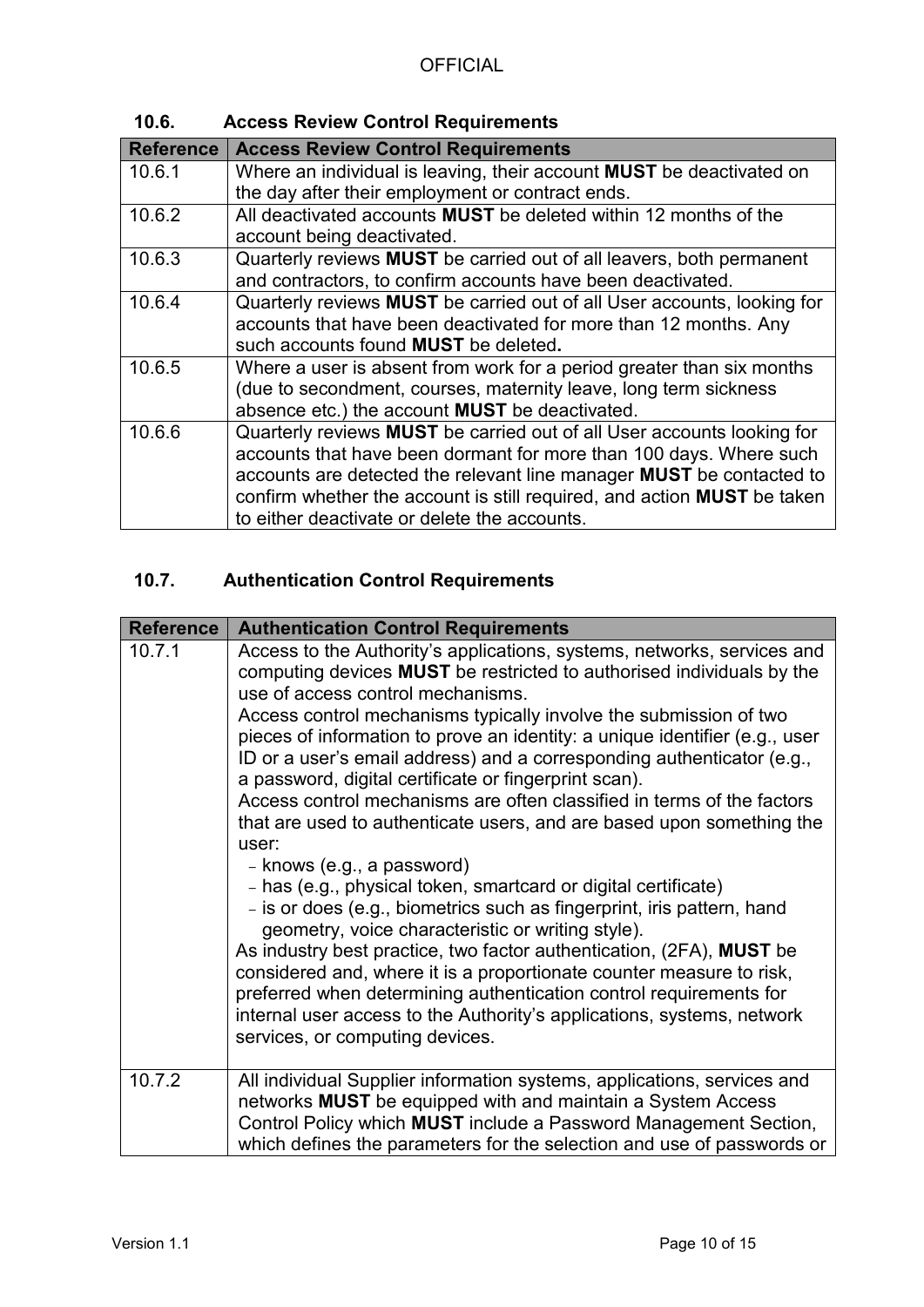| <b>Reference</b> | <b>Authentication Control Requirements</b>                                    |  |
|------------------|-------------------------------------------------------------------------------|--|
|                  | PINs, developed in accordance with NCSC Password Guidance:                    |  |
|                  | Simplifying Your Approach August 2016.                                        |  |
|                  |                                                                               |  |
| 10.7.3           | If possible machine-generated passwords MUST be the preferred                 |  |
|                  | option because they eliminate those passwords that would be simple            |  |
|                  | for an attacker to guess, they require little effort from the user to create, |  |
|                  | and, depending on the generation scheme, can produce passwords                |  |
|                  | that are fairly easy to remember.                                             |  |
| 10.7.4           | If user-generated passwords are used, the Password Management                 |  |
|                  | section of the System Access Control Policy must consider                     |  |
|                  | proportionate and appropriate values for password construction                |  |
|                  | ensuring:                                                                     |  |
|                  | i. structure and format - enforcing the requirement for complex               |  |
|                  | character sets in passwords is NOT recommended. Instead, technical            |  |
|                  | controls MUST be implemented defending against automated guessing             |  |
|                  | attacks by either using account lockout, throttling, or protective            |  |
|                  | monitoring - blacklisting the most common password choices;                   |  |
|                  | ii. frequency of change - regular password changing harms rather than         |  |
|                  | improves security, so placing this burden on users MUST be avoided.           |  |
|                  | However, users MUST change their passwords on indication or                   |  |
|                  | suspicion of compromise;                                                      |  |
|                  | iii. passwords MUST not be dictionary words or the same as the User           |  |
|                  | ID.                                                                           |  |
|                  | iv. Users MUST be able to change their own password after re-                 |  |
|                  | entering their current password;                                              |  |
|                  | v. authorised roles / functions MUST be able to initialise or change          |  |
|                  | passwords for Users;                                                          |  |
|                  | vi. New passwords MUST be entered twice to avoid keying errors;               |  |
| 10.7.5           | New User accounts MUST have passwords set before the account is               |  |
|                  | enabled.                                                                      |  |
| 10.7.6           | Default or temporary passwords MUST expire at first logon before              |  |
|                  | access to system, application or service resources by a new User is           |  |
|                  | allowed.                                                                      |  |
| 10.7.7           | Passwords MUST not be stored, transmitted or otherwise expressed in           |  |
|                  | a clear text e.g. human or machine readable format, by any process            |  |
|                  | handling the password.                                                        |  |
| 10.7.8           | Passwords MUST be stored as a hash of the password value using an             |  |
|                  | approved hashing algorithm with a salt added to the password before           |  |
|                  | hashing.                                                                      |  |
| 10.7.9           | Files containing hashed passwords <b>MUST</b> be hidden by the system,        |  |
|                  | application or service.                                                       |  |
| 10.7.10          | Users MUST be notified in advance to change their password prior to           |  |
|                  | its expiry date.                                                              |  |
| 10.7.11          | Systems and applications MUST enforce all password parameters.                |  |
| 10.7.12          | The allocation of passwords MUST be controlled and the process                |  |
|                  | documented in the system Access Control Document.                             |  |
| 10.7.13          | Passwords MUST only be issued to users when their identity has been           |  |
|                  | confirmed.                                                                    |  |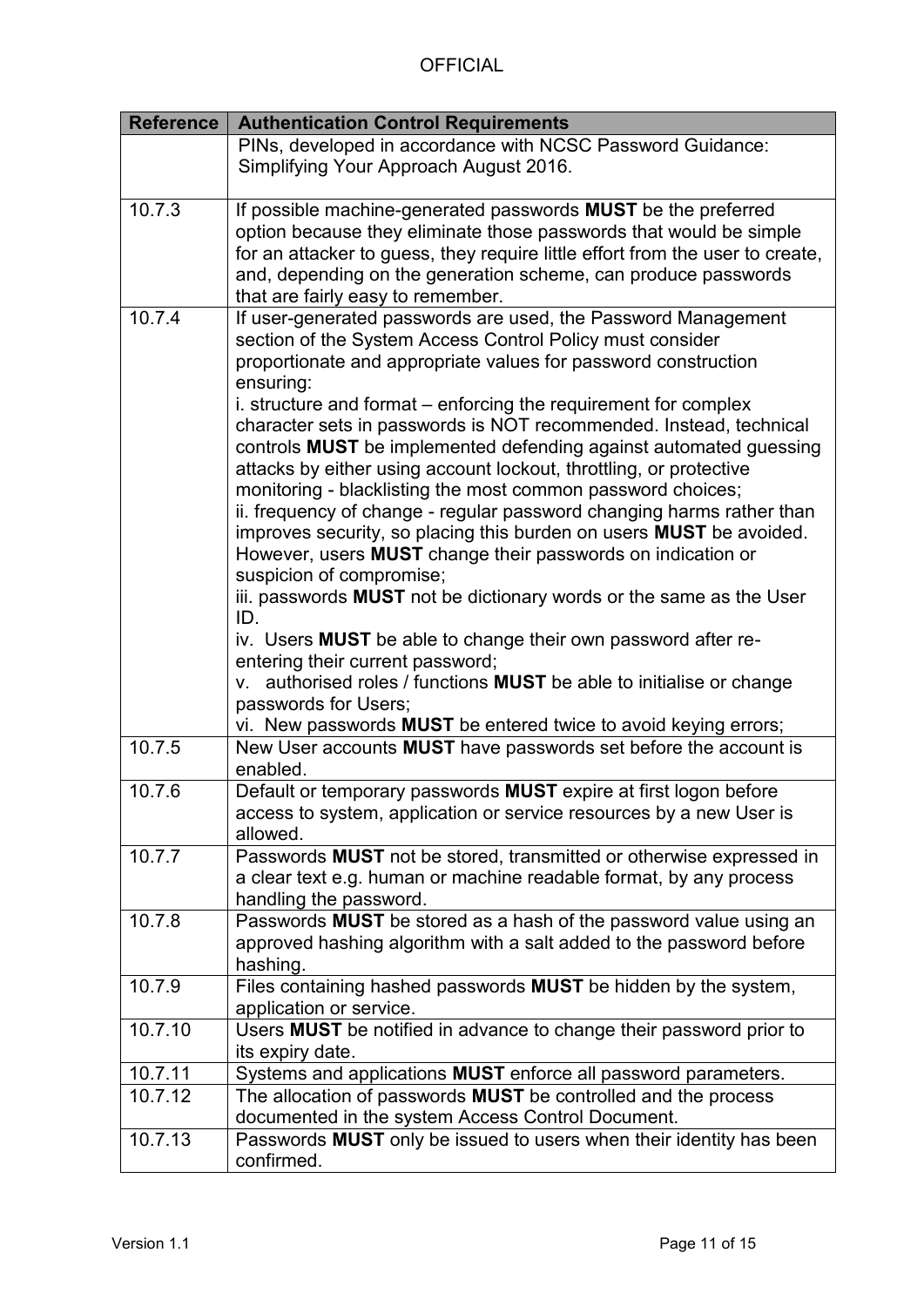| <b>Authentication Control Requirements</b>                                      |  |
|---------------------------------------------------------------------------------|--|
| The confidentiality of passwords MUST be maintained when the                    |  |
| passwords are being distributed.                                                |  |
| The protection afforded to passwords during distribution MUST be at             |  |
| least appropriate to the classification of the information protected by the     |  |
| passwords.                                                                      |  |
| If a password is being distributed electronically, it <b>MUST</b> be sent via a |  |
| route accepted as 'trusted' or secure or in an approved encrypted               |  |
| format.                                                                         |  |
| If a password is being distributed by post, it <b>MUST</b> be sent to a pre-    |  |
| defined location for the User.                                                  |  |
| User ID information MUST NOT be included in any communication to a              |  |
| User alongside reference to a password.                                         |  |
| If a password is being distributed by telephone, it MUST be to a known          |  |
| telephone number for the User, and the identity of the User MUST be             |  |
| authenticated before the password is divulged.                                  |  |
| Where the default configuration of hardware or software includes                |  |
| accounts with default passwords, these passwords <b>MUST</b> be changed         |  |
| before the Supplier's information system, application or service is             |  |
| brought in to use.                                                              |  |
|                                                                                 |  |

# <span id="page-11-0"></span>**10.8. Token Management**

| <b>Reference</b> | <b>Token Management</b>                                                                                                                   |
|------------------|-------------------------------------------------------------------------------------------------------------------------------------------|
| 10.8.1           | Token Management Procedures MUST ensure that Physical Security                                                                            |
|                  | Tokens are properly managed at each stage of their lifecycle and                                                                          |
|                  | <b>MUST</b> cover irregularities such as loss, theft or damage.                                                                           |
| 10.8.2           | Token Management Procedures MUST cover:                                                                                                   |
|                  | a) Ordering;                                                                                                                              |
|                  | b) Storage;                                                                                                                               |
|                  | c) Distribution;                                                                                                                          |
|                  | d) Allocation;                                                                                                                            |
|                  | e) Recovery;                                                                                                                              |
|                  | f) Destruction;                                                                                                                           |
|                  | g) Actions required as a result of loss, theft or damage.                                                                                 |
| 10.8.3           | Users MUST only be issued with one security token for a specific<br>system, application or service, with the exception where authorised   |
|                  | Privileged User access is dependent upon a second token. In this latter<br>case, the second token MUST only be released or returned under |
|                  | formal change control. See also SS-001 pt2 Privileged User Access                                                                         |
|                  | <b>Control Security Standard.</b>                                                                                                         |
| 10.8.4           | A security token MUST only be associated with one User identity. This                                                                     |
|                  | is necessary to ensure that a User's actions are fully accountable.                                                                       |
| 10.8.5           | Users MUST be instructed to immediately report any lost or stolen                                                                         |
|                  | tokens.                                                                                                                                   |
| 10.8.6           | The process for registering new token Users and issuing them with<br>tokens that <b>MUST:</b>                                             |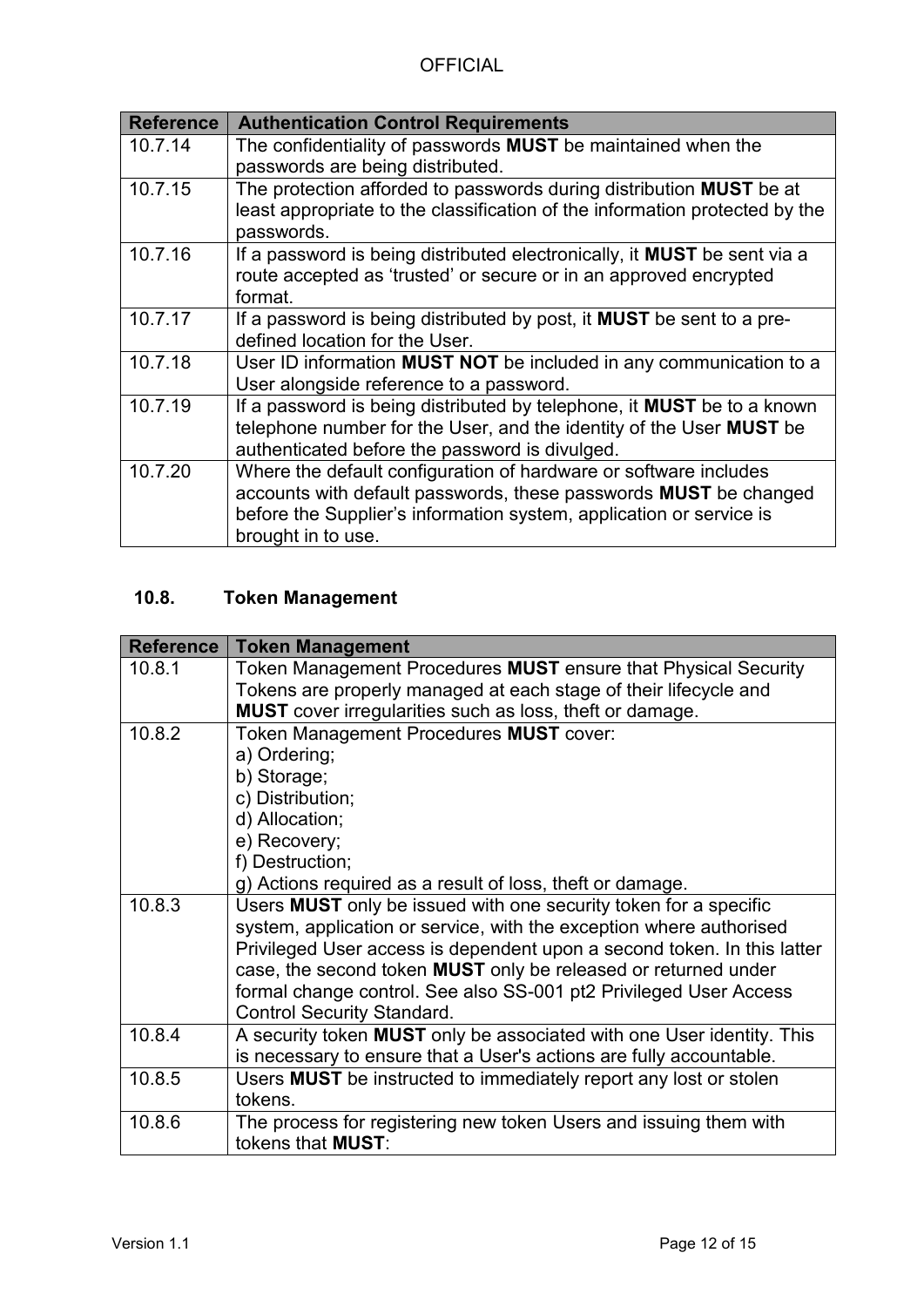| Reference<br><b>Token Management</b>                                                                                                                                                                                                                                                                  |  |
|-------------------------------------------------------------------------------------------------------------------------------------------------------------------------------------------------------------------------------------------------------------------------------------------------------|--|
| ensure that passwords relating to tokens are not sent in the form<br>a)<br>of clear text (e.g., in email or text messages) and not sent together with<br>the token                                                                                                                                    |  |
| b)<br>directly involve the person to whom the token uniquely applies<br>(e.g., face-to-face registration in a secure location)                                                                                                                                                                        |  |
| verify the identity of the User, such as inspecting official identity<br>C)<br>documentation or through independent confirmation.                                                                                                                                                                     |  |
| Users of token authentication <b>MUST</b> be advised to:<br>keep passwords for access to tokens confidential (i.e., to avoid<br>a)<br>making them visible to others by writing them down or disclosing them<br>to others)<br>protect tokens against loss, theft and misuse (e.g., avoid sharing<br>b) |  |
| with unauthorised individuals)                                                                                                                                                                                                                                                                        |  |
| report if the tokens have been or are suspected of being<br>$\mathsf{C}$<br>compromised (e.g., tampered with).                                                                                                                                                                                        |  |
|                                                                                                                                                                                                                                                                                                       |  |

# <span id="page-12-0"></span>**10.9. Additional Supplier Access Control Requirements**

| <b>Reference</b> | <b>Additional Supplier Access Control Requirements</b>                     |
|------------------|----------------------------------------------------------------------------|
| 10.9.1           | Supplier access to the Authority's applications, systems or services       |
|                  | <b>MUST</b> not be granted until a contract is in place.                   |
| 10.9.2           | Supplier access to the Authority's applications, systems or services       |
|                  | MUST not be granted until a risk assessment and Supplier assessment        |
|                  | has been completed.                                                        |
| 10.9.3           | All Supplier access requests <b>MUST</b> be approved by the Authority      |
| 10.9.4           | All access requests MUST be retained for a minimum period of 12            |
|                  | months.                                                                    |
| 10.9.5           | Supplier access accounts MUST not be permanently active and MUST           |
|                  | be disabled when access is not required. There MUST be a                   |
|                  | documented procedure covering requests to enable the account.              |
| 10.9.6           | Two factor authentication MUST be used for all Supplier Accounts.          |
| 10.9.7           | All Supplier access MUST be monitored real-time.                           |
| 10.9.8           | All Supplier access to applications, systems or services MUST be           |
|                  | recorded and records retained for 12 months.                               |
| 10.9.9           | All Supplier actions within applications, systems or services MUST be      |
|                  | recorded and records retained for 12 months.                               |
| 10.9.10          | Application, system or service owners <b>MUST</b> review Supplier accounts |
|                  | every 6 months to confirm access is still required.                        |
| 10.9.11          | Supplier access MUST be terminated immediately at the end of the           |
|                  | contract.                                                                  |
| 10.9.12          | Suppliers with access to the Authority's applications and systems          |
|                  | <b>MUST</b> be subject to annual Supplier audit.                           |

# <span id="page-12-1"></span>**10.10. Customer Access Security Requirements**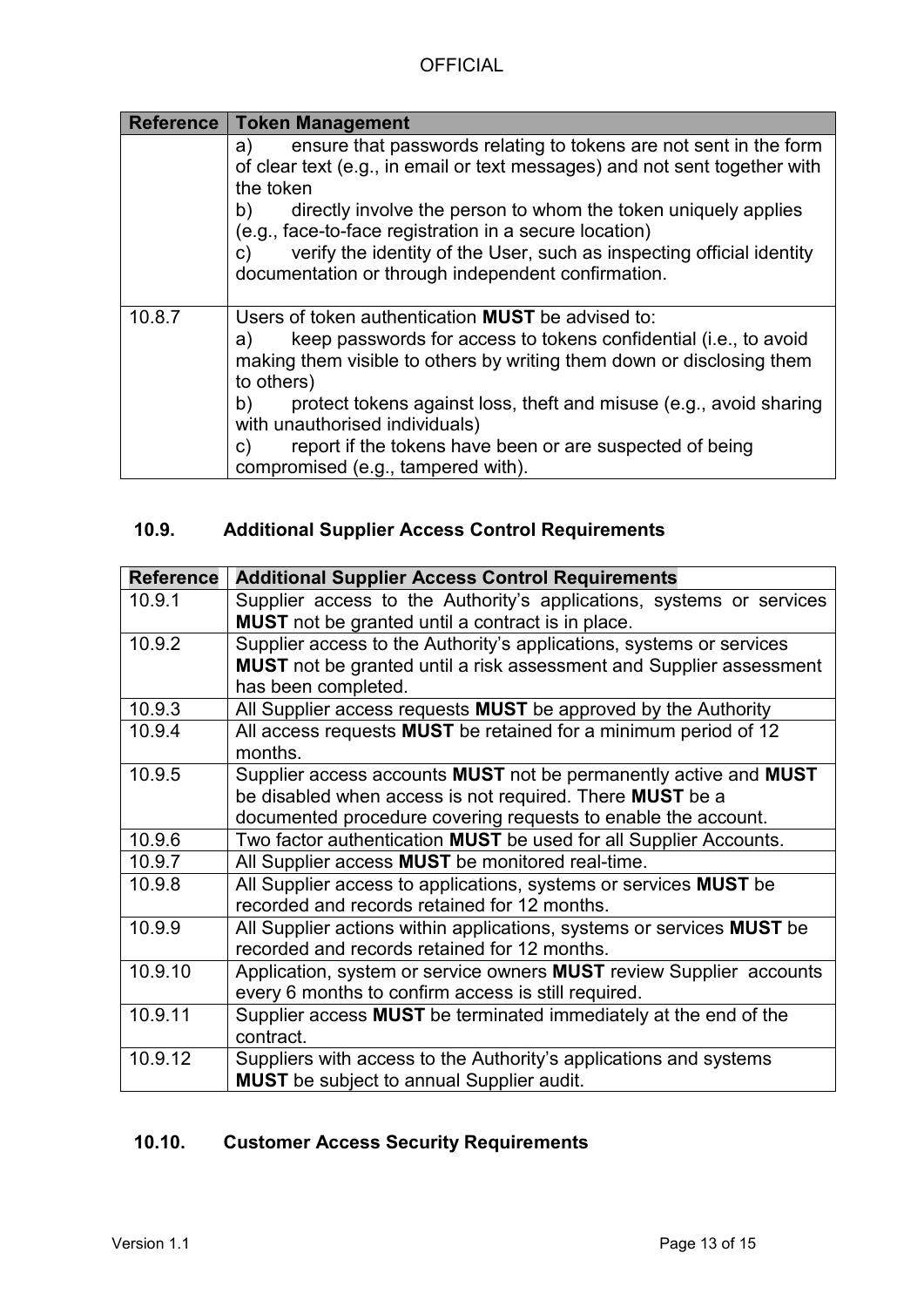| <b>Reference</b> | <b>Customer Access Security Requirements</b>                            |  |
|------------------|-------------------------------------------------------------------------|--|
| 10.10.1          | Applications, systems and services owners <b>MUST</b> document the      |  |
|                  | evidence required to identify an individual as part of the registration |  |
|                  | process.                                                                |  |
| 10.10.2          | Identification Assurance MUST be in accordance with two Government      |  |
|                  | Digital Service (GDS) Good Practice Guides (GPG):                       |  |
|                  | GPG 44 – Authentication and Credentials for use with HMG Online         |  |
|                  | services;                                                               |  |
|                  | GPG 45 – Identity Proofing and Verification (IPV) of an Individual.     |  |
|                  | These are publicly available on the GOV.UK website                      |  |
| 10.10.3          | Customer accounts MUST not be activated until identity is proved.       |  |
| 10.10.4          | Customer user IDs MUST be easy for the user to remember and unique      |  |
|                  | to the individual                                                       |  |
| 10.10.5          | Passwords and password management <b>MUST</b> comply with the           |  |
|                  | Password Management Access Control Standard                             |  |
| 10.10.6          | The Customer MUST be forced to change password on first login           |  |
| 10.10.7          | Customer MUST be forced to change their password at least every 12      |  |
|                  | months                                                                  |  |

## <span id="page-13-0"></span>**10.11. Generic Accounts Security Control Requirements**

| <b>Reference</b> | <b>Generic Accounts Security Control Requirements</b>                       |
|------------------|-----------------------------------------------------------------------------|
| 10.11.1          | Generic or shared accounts <b>MUST not</b> be used to carry out any         |
|                  | activities which may be achieved using other individually assigned          |
|                  | privileged accounts.                                                        |
| 10.11.2          | Generic or shared accounts <b>MUST</b> only be used to carry out activities |
|                  | which cannot be achieved by other means.                                    |
| 10.11.3          | Suppliers are responsible for ensuring the appropriate and necessary        |
|                  | use of generic or shared accounts by their staff.                           |
| 10.11.4          | All generic or shared account accesses MUST be subject to a technical       |
|                  | risk assessment and authorised in writing by the Authority or be directly   |
|                  | associated with a planned activity e.g. Service Desk Change Request         |
|                  | or Incident.                                                                |
| 10.11.5          | The Supplier <b>MUST</b> regularly check to ensure that no unauthorised     |
|                  | account access has taken place.                                             |
| 10.11.6          | While all account usage is subject to monitoring, the use of generic or     |
|                  | shared accounts MUST not only be monitored, but MUST always be              |
|                  | subject to audit.                                                           |

## <span id="page-13-1"></span>**11.Compliance**

Compliance with this standard MUST occur as follows:

| <b>Compliance</b>    | <b>Due Date</b>                        |
|----------------------|----------------------------------------|
| On-going             | From the first day of approval         |
| <b>Retrospective</b> | Within 6 months of the approval of the |
|                      | standard.                              |